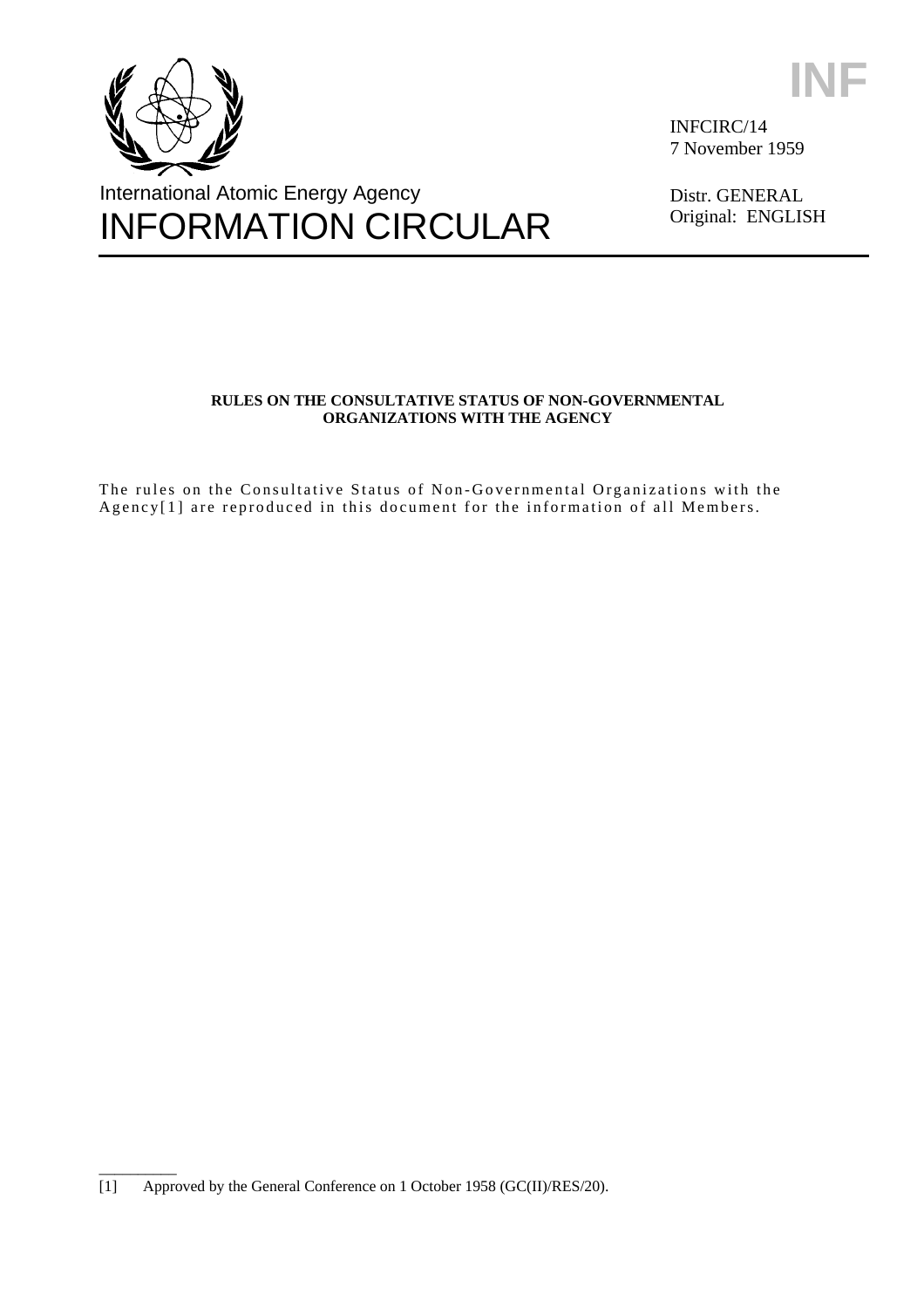#### RULES ON THE CONSULTATIVE STATUS OF NON-GOVERNMENTAL ORGANIZATIONS WITH THE AGENCY

### (Approved by the General Conference on 1 October 1958)

### I. Nature of consultative arrangements

1. The objectives of arrangements for consultation should be, on the one hand, to enable the Agency to secure expert information or advice from organizations having special competence in the field in which such information or advice is required, and to promote knowledge of the principles and activities of the Agency and, on the other hand, to enable organizations which represent important groups whose work is relevant to that of the Agency to express their views. The arrangements made should not be such as to overburden the Agency.

# II. Principles and conditions to be applied in granting consultative status

2. In order to achieve the objectives set forth in paragraph 1 the following principles and conditions shall he applied by the Agency when considering whether to grant consultative status to a nongovernmental organization:

- (a) The work of the organization shall be directly related to that of the Agency, and the organization shall be able to make a significant contribution to the Agency's work;
- (b) The aims and purposes of the organization shall be in conformity with the spirit, purposes and principles of the Agency;
- (c) The organization shall undertake to support the work of the Agency and promote knowledge of its principles and activities, in accordance with the organization's aims and purposes and the nature and scope of its own competence and activities;
- (d) The organization shall be of recognized standing, having an established headquarters, an executive officer and a policy-making body, and shall have authority to speak for its members through its authorized representatives; and
- (e) The organization shall be an international non-governmental organization of worldwide or regional scope, except that consultative status may be granted to a national nongovernmental organization after consultation and with the consent of the Member State concerned if the activities of the national organization are not covered by an international non-governmental organization and if the national organization has special competence on which the Agency wishes to draw.

### III. Consultation with the General Conference and the Board of Governors

3. An organization to which consultative status is granted shall be entitled to the following privileges and facilities:

- (a) The provisional agenda of each session of the General Conference shall be communicated to the organization at the same time as it is communicated to Member States of the Agency;
- (b) The organization shall be invited to be represented by an observer at all sessions of the General Conference. The observer may be accompanied by a reasonable number of advisers. The observer and his advisers shall be entitled to attend all public meetings of the General Conference;
- (c) The organization may designate one authorized observer to attend public meetings of the Board of Governors. The observer may be accompanied by a reasonable number of advisers;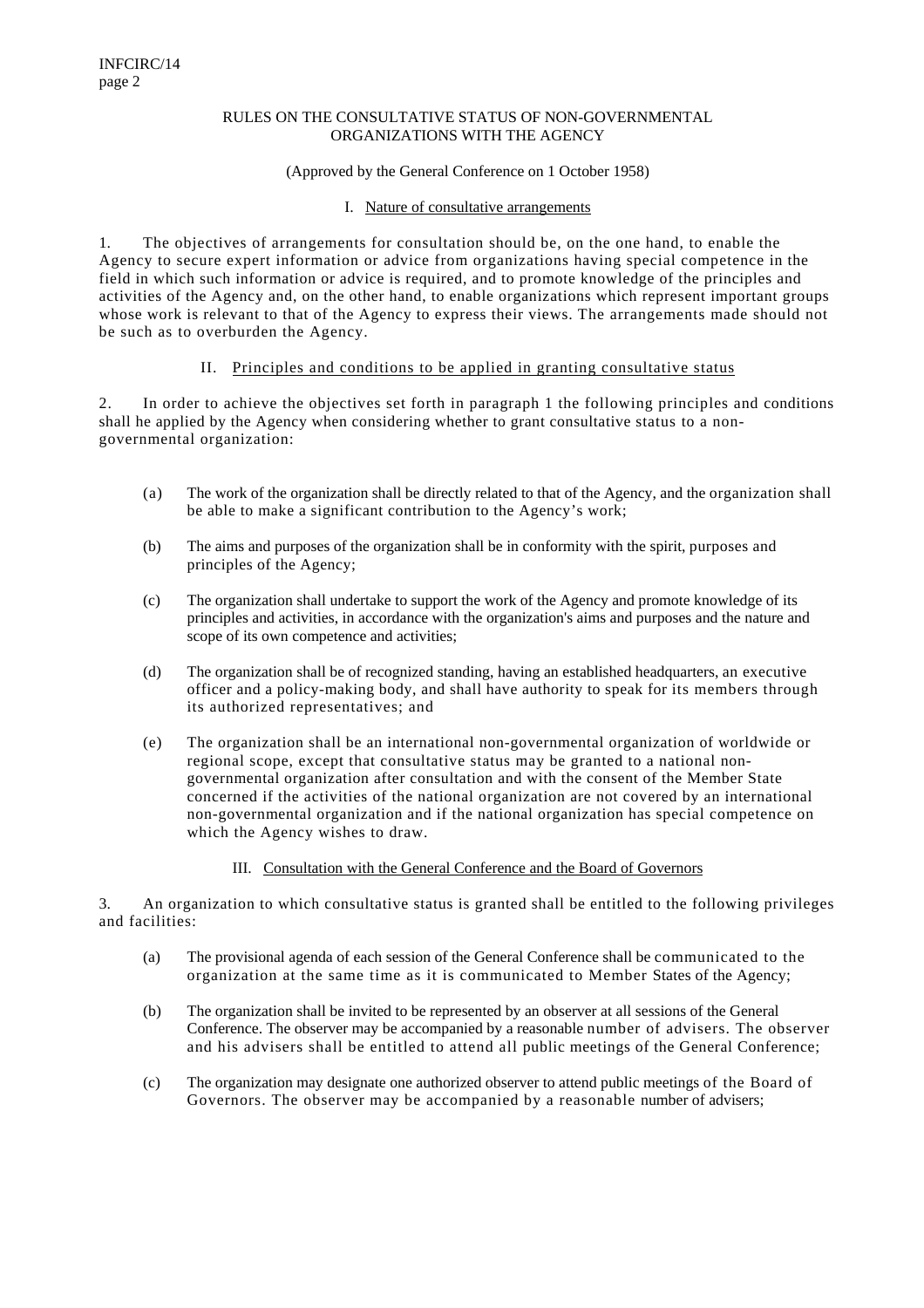- (d) The Director General shall circulate to the members of an organ of the Agency any written statement submitted to him in one or more working languages of the Agency by the organization, if he considers it relevant to the work of that organ, if he has had an opportunity to suggest any changes he deems appropriate, and if the organization has taken account of such suggestions, provided that such a statement is of not more than 2 000 words;
- (e) An authorized representative of the organization may make a brief oral statement at a public meeting of a Main Committee of the General Conference after consultation with the Committee on Non-Governmental Organizations to be established by the Board and with the agreement of the Main Committee concerned. An organization wishing to make such an oral statement shall submit a written request to the Director General not later than forty-eight hours after the adoption of the agenda of the organ to which the statement is to be made. The Director General shall refer the request to the Committee on Non-Governmental Organizations and the Committee shall make recommendations to the Main Committee concerned regarding the request and the item of the agenda under which the statement should be made;
- (f) An authorized representative of the organization may make oral statements at a public meeting of any other committee or subsidiary body of the General Conference if that Committee or subsidiary body after consultation with the Committee on Non-Governmental Organizations so decides; and
- (g) The granting of a request by the organization to make an oral statement before a public meeting of the Board of Governors shall be subject to the rules of procedure of the Board.

4. The Director General shall be authorized, within the means at his disposal, to provide an organization to which consultative status is granted, facilities which include:

- (a) Prompt distribution to the organization of such non-restricted documents of the Agency as he may deem appropriate;
- (b) Access to any document service for the press at the headquarters of the Agency;
- (c) Use of the library or libraries of the Agency; and
- (d) Appropriate seating arrangements at any meetings which the organization is entitled or invited to attend and facilities for obtaining appropriate documents during such meetings.

### IV. Consultation with other meetings called under the auspices of the Agency

5. The Director General may invite an organization to which consultative status s granted to attend any meetings convened by the Agency, other than meetings of the General Conference and the Board of Governors, their committees and other subsidiary bodies. Such meetings may include technical conferences, meetings of experts, seminars, symposia and colloquia. Subject to any decision of the Board of Governors, the privileges and facilities accorded to an organization attending such a meeting shall conform, as far as appropriate, to the privileges and facilities set forth in Rules 3 and 4 of these Rules.

### V. Consultation with the Secretariat

6. A non-governmental organization to which consultative status has been granted may consult with appropriate members of the Secretariat on matters of mutual interest. Such consultation may take place at the request of the non-governmental organization concerned or at the request of the Director General.

7. The Director General shall designate a liaison officer with whom the organization may consult and with whom arrangements may be made for consultation with other members of the Secretariat on matters of mutual interest.